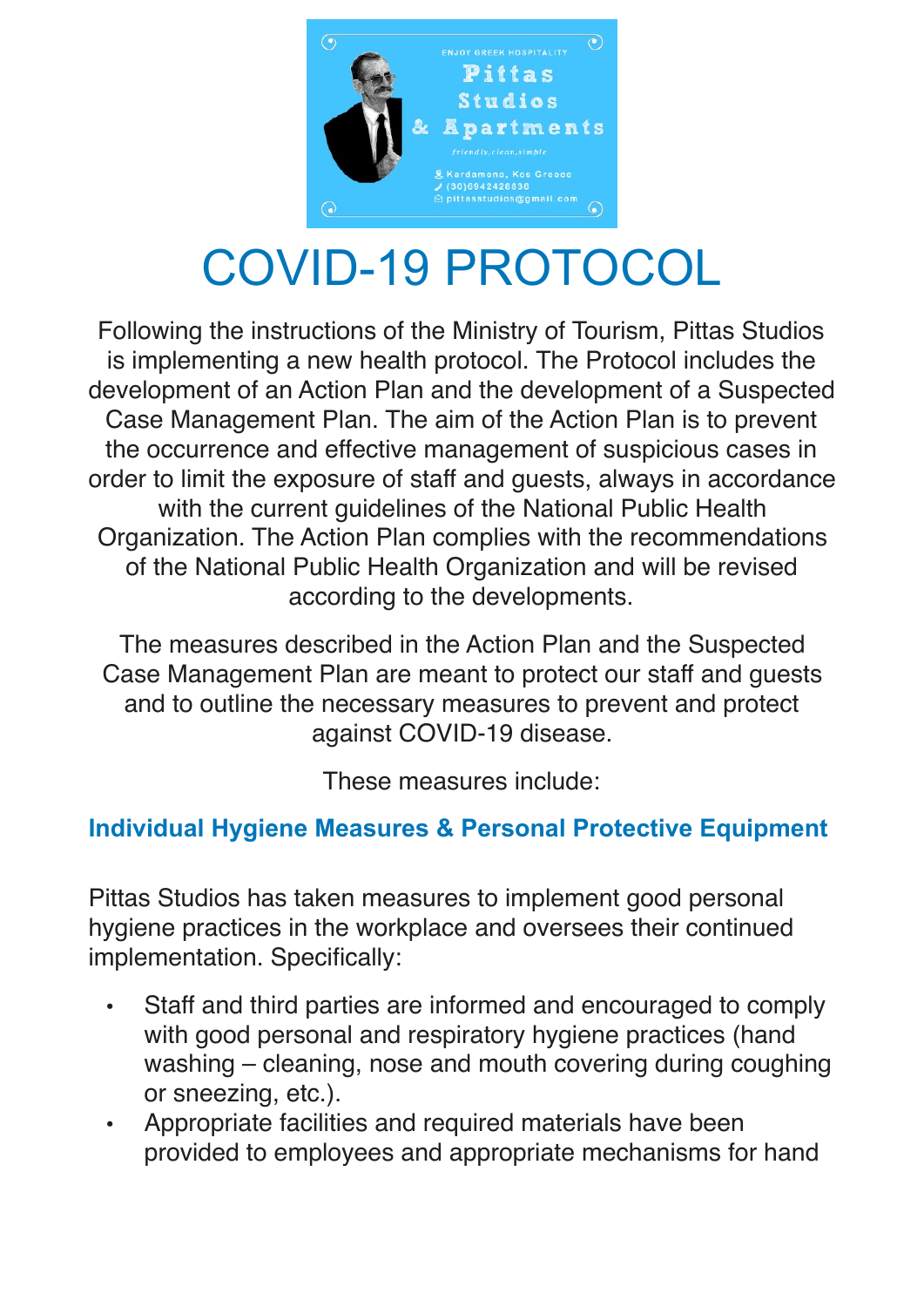sanitization have been installed at the entrances / exits and in the common areas of the resort.

- Staff have been supplied with the appropriate Personal Protective Equipment (PPE), in accordance with the special instructions of the National Public Health Protection Committee.
- The adequacy of PPE stocks is regularly supervised.
- Staff have been trained how to safely use their Personal Protective Equipment and their proper use is being supervized.
- Third parties entering the hotel being supervized and informed to exercise social distancing and to use Personal Protective Equipment.
- Staff have been informed and trained on the COVID-19 suspected case management plan.
- Staff have been informed and trained on specific cleaning instructions in the event of a suspected COVID-19 case. Specifically:
	- The person is asked to remain in their room with the door closed.
	- Is immediately given a simple surgical mask and tissues.
	- If a companion wishes to stay close, a simple surgical mask is provided to them and a recommendation is made to wash hands meticulously after each contact and not to touch their face.
	- It is forbidden for staff members to enter the room and only one member of the staff deals with the guest's requests.
	- Used personal protective equipment is discarded in a closed rubbish bin.
	- After the disposal of the protective equipment, hands are meticulously washed.
- Employees and guests are urged to use stairs and avoid using elevators, where possible.
- Individually packaged snacks are provided to staff in an open area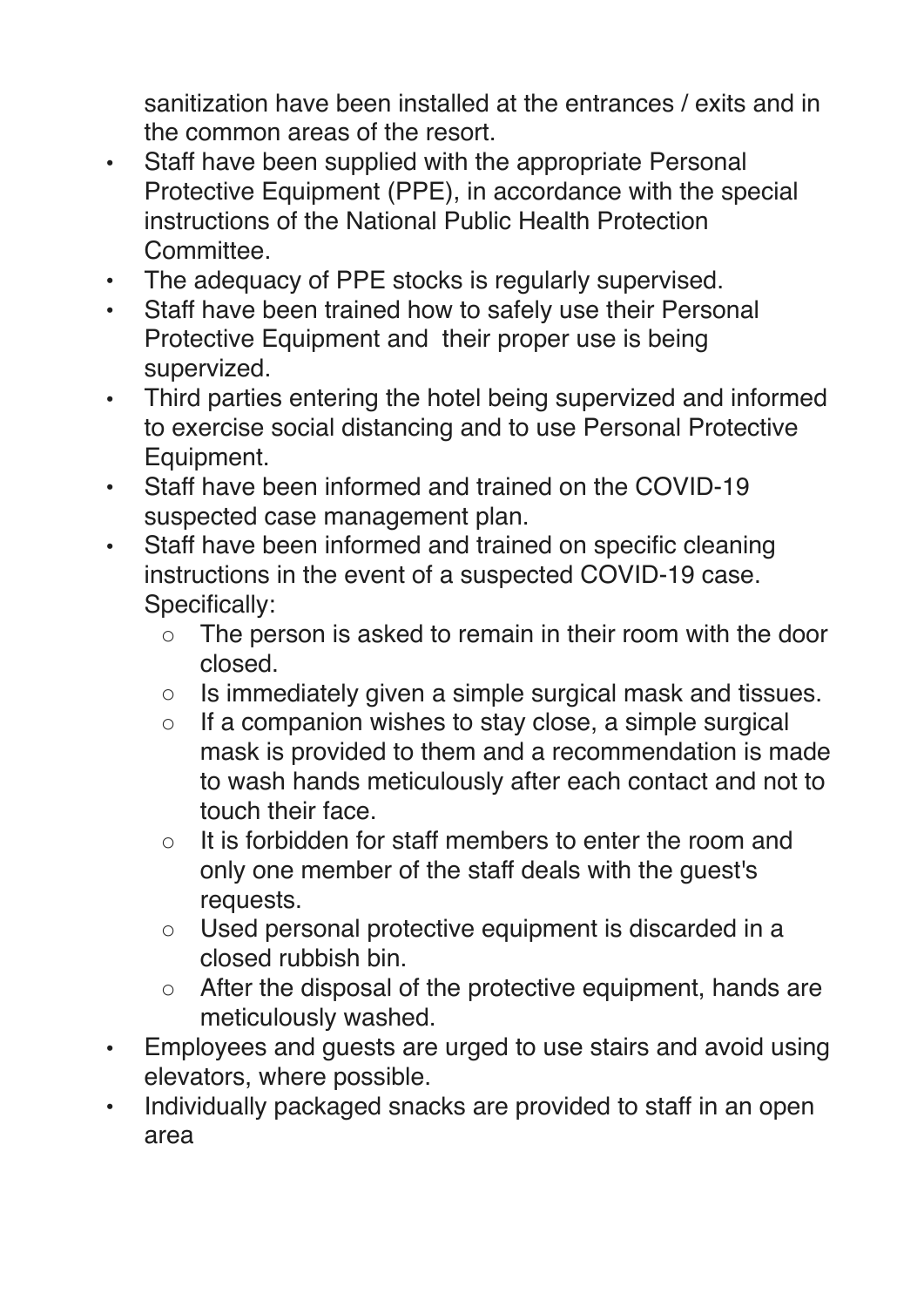### **Accommodation File and Event Book**

- For purposes of public health protection, we keep a record of all guests staying at the resort (name, nationality, date of arrival and departure, contact details such as address, telephone, e-mail), so that it is possible to track all the people who came in close contact with an identified COVID-19 case.
- All General Data Protection Regulation (GDPR) are adhered to and all guests and staff are informed that records are kept for the protection of public health.
- The hotel records and updates an Event log book COVID-19.
	- **Staff**

Each member of the hotel staff strictly adheres to the basic protection measures against COVID-19. In particular, employees practice the following personal and respiratory hygiene practices:

- Frequent hand washing with soap and water for at least 40 seconds, before and after contact with money or guests' items, before eating, before and after work breaks, after a visit to the toilet and careful hand drying with disposable paper towels and disposal in bins.
- Covering nose and mouth during coughing or sneezing with a tissue or the inner part of the elbow.
- Disposal of paper towels or other personal hygiene items used to disinfect work surfaces in a closed bin.
- Avoiding shaking hands and close physical contact, keeping a distance of at least two meters from colleagues, guests or third parties in all workplaces, hotel rooms and rest areas.
- Avoiding touching the front of the mask or face shield.
- Avoiding touching of face with hands.

•

- Informing the health officer in case of:
	- illness or symptoms relating to COVID-19 infection or
	- contact with a possible or confirmed case.
- Staying at home in case of illness and informing the health officer.
- Returning to the workplace only if the laboratory test is negative and after 14 days after close contact with a confirmed COVID-19 case.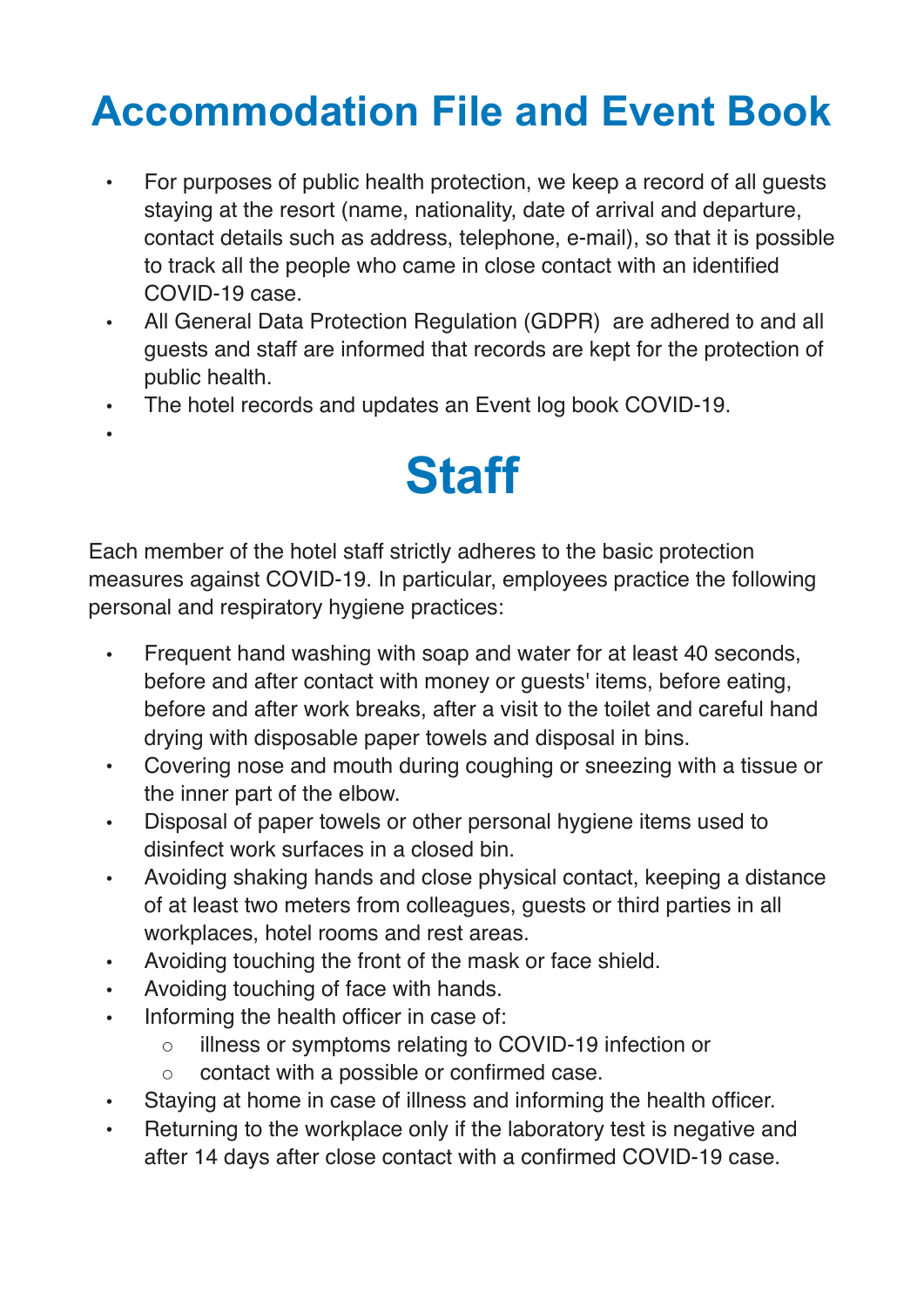# Reception

Pittas Studios staff takes the necessary hygiene measures, keeps a distance of at least 1.5 meters from the customers and adheres to the following hygiene rules:

- When requested, Pittas Studios:
	- informs visitors about the accommodation policy and the measures taken to deal with any incidents,
	- provides useful information about health providers, public and private hospitals, COVID-19 reference hospitals and pharmacies in area and
	- provides Personal Protective Equipment.
- Provision of special equipment (medical kit) in the event of a COVID-19 case, such as gloves and disposable masks, antiseptics, cleaning wipes, apron, long-sleeved robe, laser thermometer.
- Training of staff to recognize guest symptoms and report them directly to the Health Officer.
- Provision of hand sanitizer.
- Regular disinfection of the reception surfaces.
- Extention of check-in and check-out period between stays. Check-out until 11:00 a.m. and check-in from 16:00 pm. During the time between each check-in and check-out between different guests the room is cleaned, thoroughly disinfected and adequate natural ventilation of the space follows.
- Non-residents are forbidden from entering the rooms.
- Valet service is not available and guests are requested to park their vehicles in a nearby parking.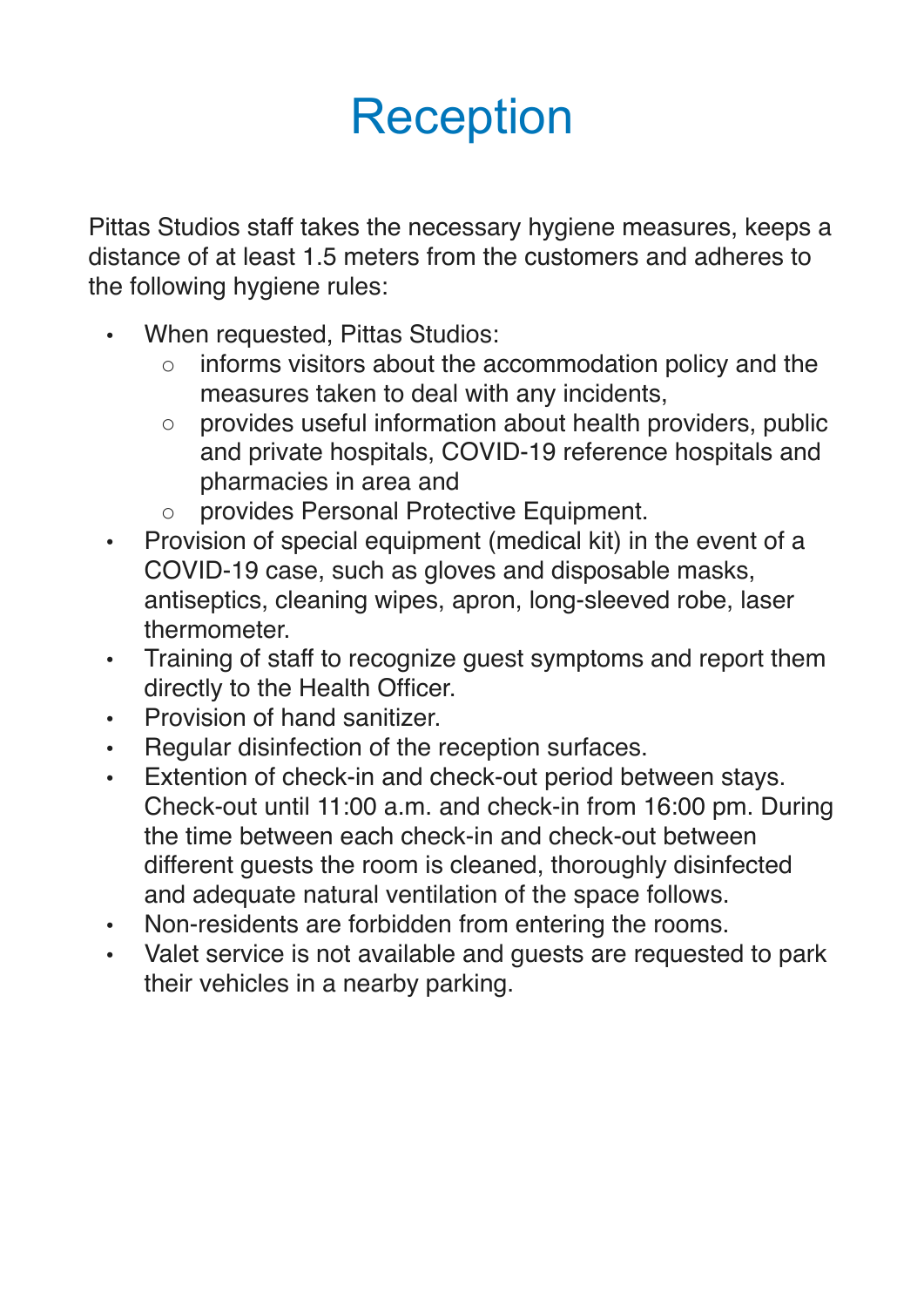## **Housekeeping**

- The housekeeping staff uses simple surgical masks, gloves and disposable waterproof robes.
- Once the Personal Protective Equipment has been removed and disposed of in a closed bin, hands are thoroughly washed with soap and water.
- All hard surfaces are cleaned and disinfected with disposable cloths / fabrics or cleaning paper and sponges with detachable heads.
- Discarded equipment is treated as a contagious contaminant and discarded in special bags.
- Housekeeping services are being strengthened in all public areas, especially in "high risk" facilities.
- Thorough cleaning and good room ventilation is applied during the period between stays.
- When using disinfectants, the space is well ventilated. Splashing and spraying during cleaning and disinfection is avoided. In the event of a confirmed COVID-19 case:
	- All surfaces and objects that may have been contaminated are washed and disinfected according to the above instructions.
	- Housekeeping staff uses a simple surgical mask, gloves and a disposable waterproof robe.
	- Touching of the face with hands is avoided.
	- After the protective equipment has been removed, it is properly disposed of and hands are thoroughly washed with soap and water.
- Discreet monitoring of guest symptoms.
- Housekeeping services will not be provided during a guest's stay unless otherwise indicated by the guest during the pre-registration process or check in. Should these services be requested, guests are informed that they must leave the room before the housekeeping staff can enter in order to avoid overcrowding. Turn down service is provided only under special circumstances and after a formal request at the reception.
- For departures, 2 protocols apply:
	- Normal cleaning and waiting 24 hours before the room is available to a guest or
	- Meticulous cleaning disinfection of the rooms and bathrooms for same day use.
- Decorative objects have been removed.
- Commonly used multi-purpose items such as menus, magazines etc. have been removed and can be found in the resort's app.
- A special disposable cover is placed on the TV and air conditioner remote controls after disinfection.
- Fabric surfaces are cleaned with a steam device (temperature > 70.).
- Doors and windows are opened daily for natural ventilation of spaces.
- Hand sanitizers have been placed in all rooms.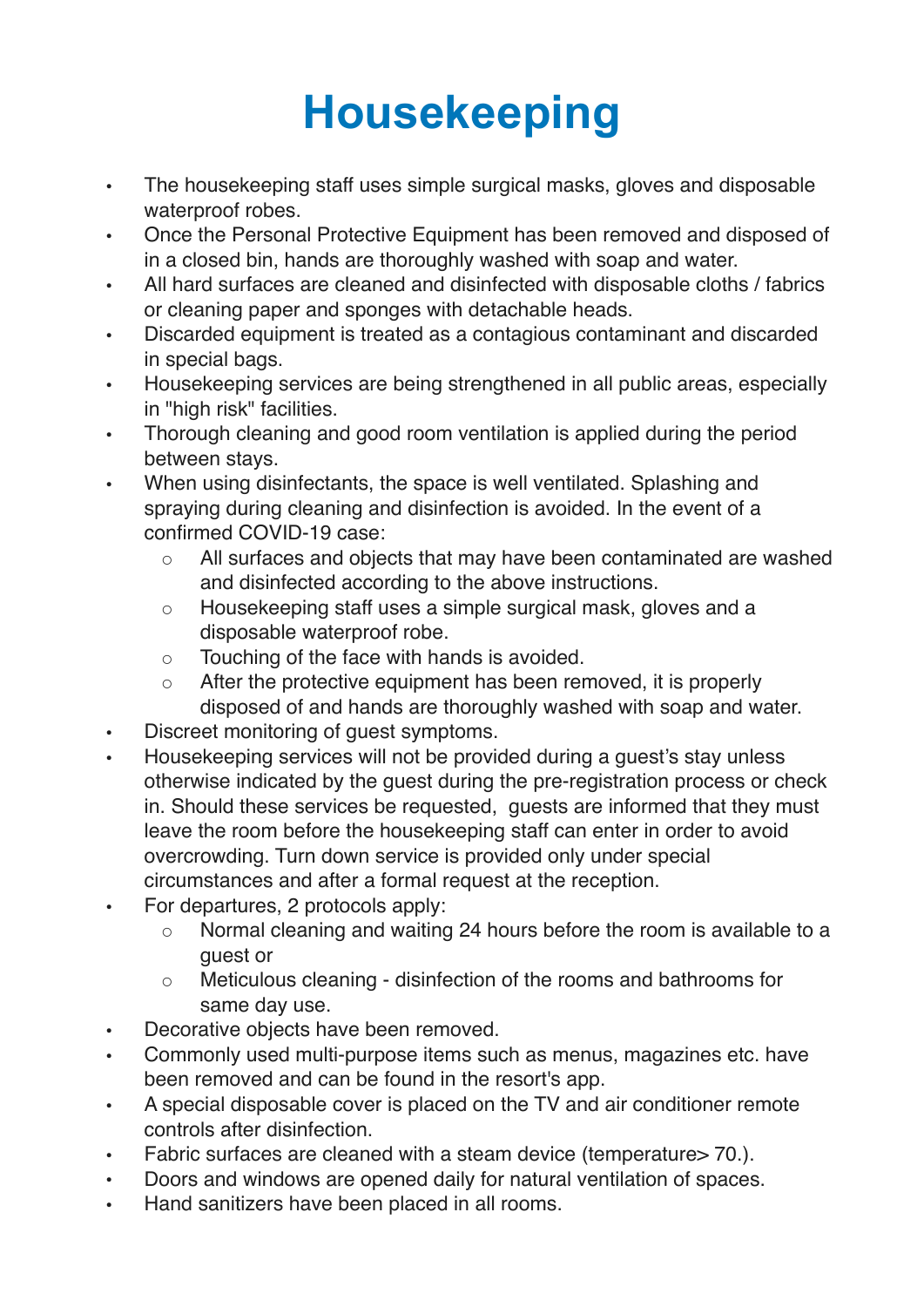### **COVID-19 Suspected Case Management Plan**

If a guest shows symptoms relating to COVID-19, the following procedure is followed:

- The hotel's health manager will contact a doctor to visit the suspected case for evaluation. If necessary, a COVID-19 test will be performed.
- The guest will be asked to remain in their room with the door closed, until the lab results are returned.
- Patients who show symptoms of respiratory infection, will receive a simple surgical mask and tissues immediately.
- If the patient has a companion who wishes to stay and take care of them, they will be given a simple surgical mask and be advised to wash their hands every time they come in contact with the patient.
- Members of staff are advised to avoid entering the patient's room unless absolutely necessary, in which case a member of staff will be selected to deal exclusively with the patient. Used protective equipment is discarded in a covered waste bin and is not reused.
- After discarding the protective equipment, staff are required to wash their hands thoroughly.
- If the COVID-19 test returns positive, the case will be reported to the National Public Health Organization who will then provide further instructions.

If an employee exhibits symptoms relating to COVID-19, the following procedure is followed:

- The hotel's health manager will contact CrossBorderMedCare and a doctor will visit the suspected case for evaluation. If necessary, a COVID-19 test will be performed.
- The member of staff will be asked to remain in their room with the door closed, until the lab results are returned.
- Patients who show symptoms of respiratory infection (cough, sneezing, runny nose), will receive a simple surgical mask and tissues immediately.
- All surfaces and equipment that have come into contact with a patient are thoroughly cleaned.
- If the COVID-19 test returns positive, the case will be reported to the National Public Health Organization who will then provide further instructions.
- An investigation is then carried out to determine the possible exposure of other employees or guests, who will then be asked to follow the instructions of NPHO.